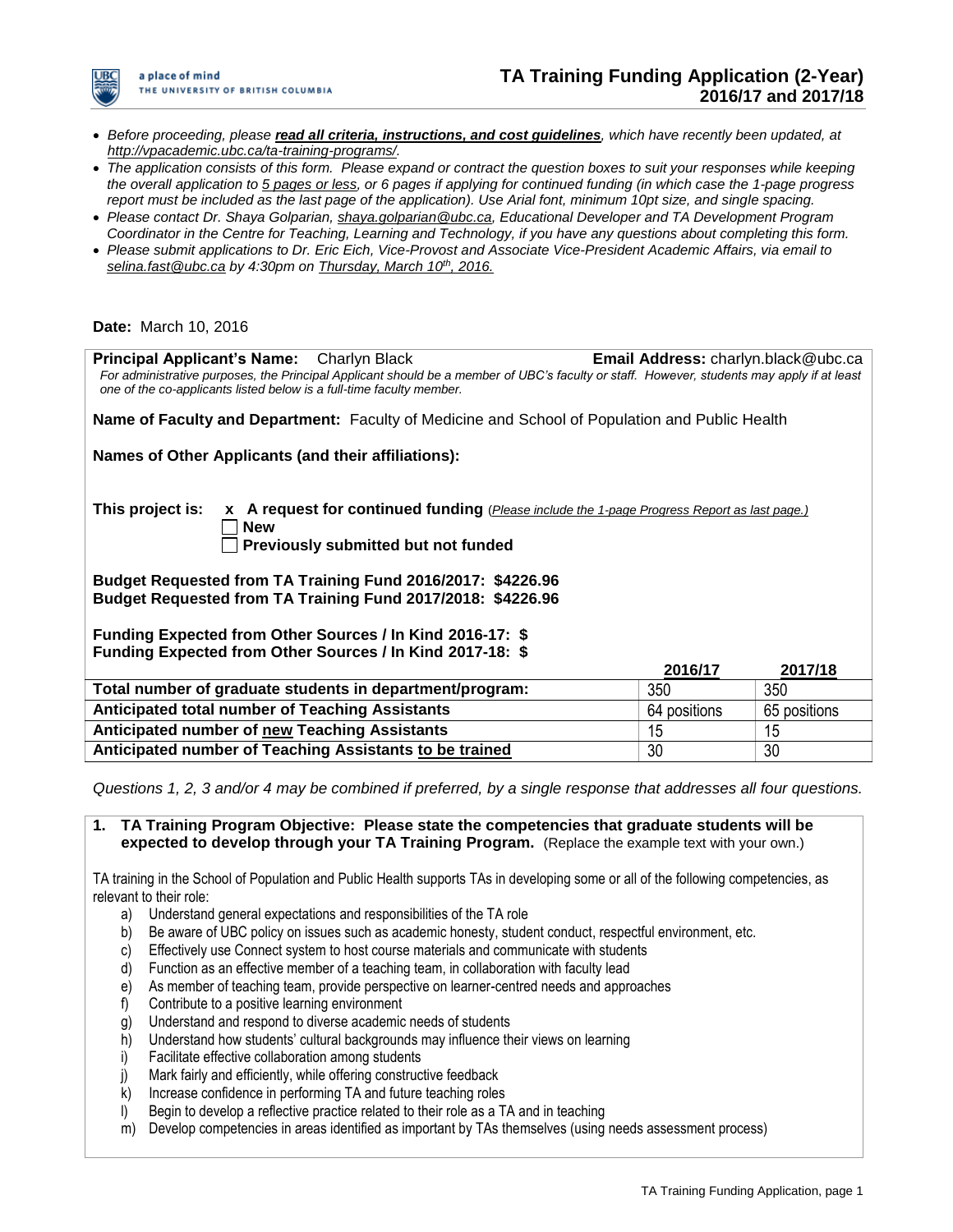

## **2. What will the participants in your TA Training program do to help them develop the competencies listed above?** (Replace the example text with your own.)

The School of Population and Public Health (SPPH) aims to provide a vibrant and interdisciplinary academic environment through which we can train our students to be leaders in both their professional and academic lives. The school has a wide diversity of programs and students. It currently offers three thesis-based graduate degrees: Master of Science (MSc); Master of Science in Occupational and Environmental Health (MSc OEH) and Doctor of Philosophy (PhD). It also offers three non-thesis-based graduate level degrees: Master of Health Administration (MHA), Master of Health Sciences (MHSc), and Master of Public Health (MPH). In addition, we offer a Residency Program in Public Health and Preventive Medicine to train post-graduate medical trainees, and in the past year, have begun to offer a number of undergraduate courses. All of these programs rely on the support of Teaching Assistants (TAs).

In addition to a diversity of programs, SPPH features a number of educational environments in terms of content and format. For example, the MPH program is one of the few graduate programs offered through distributed learning (DL), and the MHA program for full-time professionals is condensed into full-day weekend sessions at the downtown campus, with a strong out-of-class component. This range of teaching formats provides unique opportunities and challenges for our TAs beyond those of traditional classroom-based teaching environments.

Our TA training program is overseen by the Associate Director Education of SPPH; it is led by a senior TA with extensive previous experience in the TA role who has excellent connections with our complement of TAs and with CTLT partners. We have run TA training sessions for many years and try to build on previous successes (please see attached Progress Report) while developing new approaches that meet the needs of both those who are new, as well as those who are continuing in their TA roles.

We have resisted making TA Training Sessions at SPPH mandatory, feeling that doing so creates less of a participatory and communally aligned environment. Given a mix of both new and continuing TAs, together with the diversity of teaching formats, our intent is to develop programming that meets a variety of needs and allows TAs to attend sessions that will most benefit them in meeting their individual and situational needs. To encourage participation, we provide food, and book times using online calendars to allow attendees to pick dates and times that work best to accommodate diverse schedules. Additionally, as noted above, we devote time at the end of each session to check in with attendees to see if there are topics or issues they wish to cover at later sessions, thus increasing their agency within the program. When inviting the TAs to attend sessions, we let them know that they are a form of professional development and intended to support them in their role as TAs. This past year, we made plans to add an additional topic 'Facilitating Discussions in the Classroom', which had been identified by the TAs as an important topic for their development. The discussion was facilitated by CTLT staff and was well attended. In response to TA suggestions that surfaced during the year, we also added one additional session that had not been planned for in our original budget, 'Dealing with difficult student interactions'. The discussion was co-facilitated by our TA Coordinator and CTLT staff and was also well attended. By building options to TA-identified needs, we seek to engage TAs as active participants in contributing to their own professional development.

Our programming includes one *core* workshop at the outset of the academic year that all TAs, both new and continuing, are expected to attend, followed by a series of sessions that address competencies that are required by all or have been identified as important for continuing development. Each session features either presentations by individuals or panels with expertise in the area, followed by small-group discussions and an open question-and-answer period. In response to requests to make programming available to TAs who are unable to be present at sessions, we have also developed other options for attendance.

The first session is aimed at providing an orientation to the role of a TA, and involves small group discussions to identify areas where our TAs would like to have further training. The remaining session topics have not been formalized, and will be modified in response to TA-identified needs, but several topics have provided useful programming in the past and will be used as a basis for our proposed programming over the next two years.

## **3. TA Training Program Assessment: How will you know that your participants are developing the competencies listed above?**

Evaluation of our TA training sessions occurs on a repeated and iterative basis. At the conclusion of each session, participants are asked to complete a short questionnaire that includes a review of the session itself, changes they feel would make it better, and an assessment of whether they learned the expected core competencies set forth in the session outline. Further, we use our peer-learning sessions to engage in an ongoing dialogue with our TAs to see whether they feel the training sessions adequately prepare them for their role within SPPH and where adjustments can be made. This allows us to adjust our curriculum in real time to ensure our TAs have the skills they recognize will help them succeed.

We will also conduct a final survey to ask our TAs to assess how well our programming has helped them develop the core competencies we have developed as program objectives.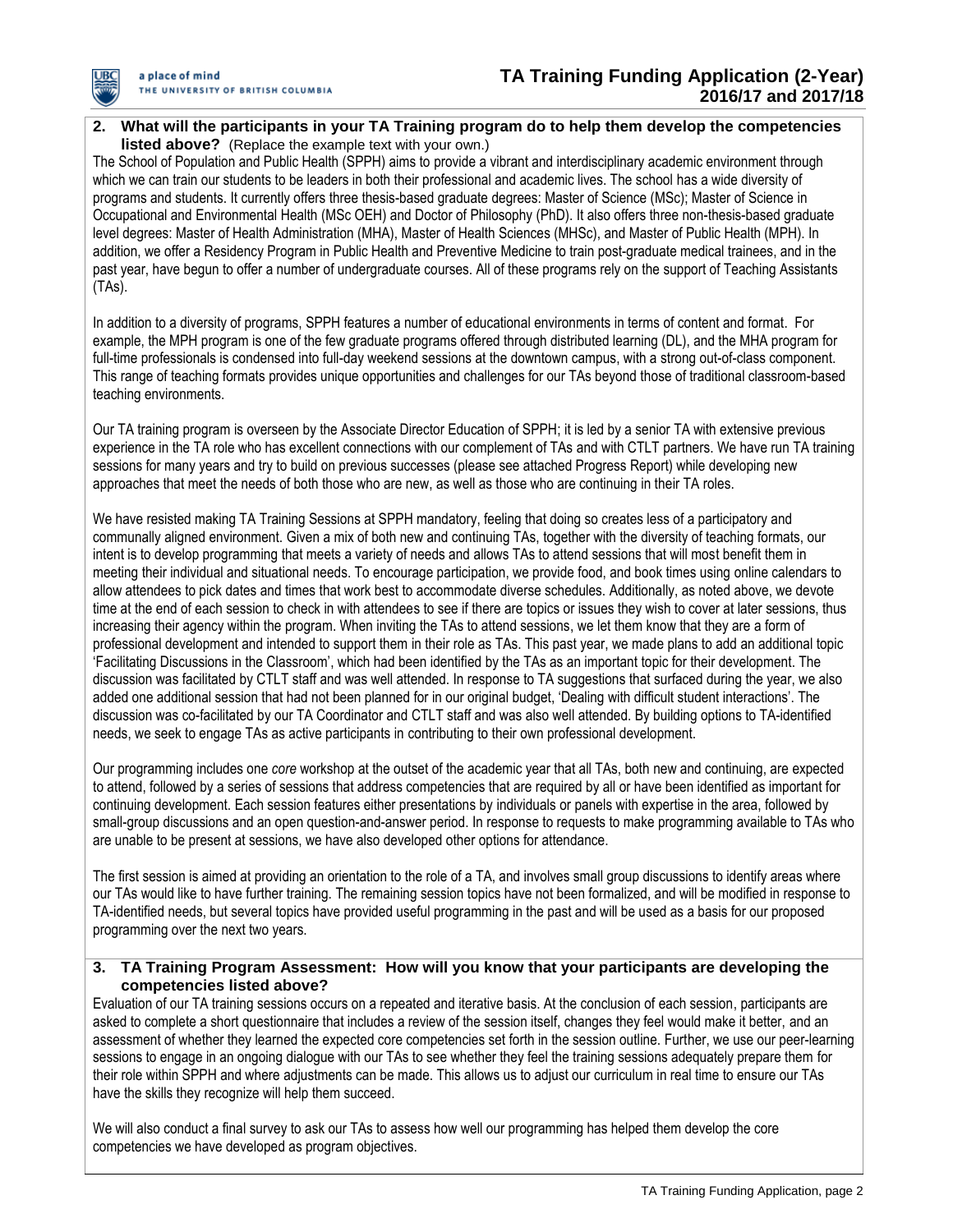

# **4. TA Training Program Timeline.**

| Event & Description *Please list competencies (from #1 above)<br>to be covered at each event.                                                                                                                                                                                                                                                                                                                                                                | Length<br>(hours)      | Anticipated<br>Date(s)       | Number of<br><b>Participants</b> |
|--------------------------------------------------------------------------------------------------------------------------------------------------------------------------------------------------------------------------------------------------------------------------------------------------------------------------------------------------------------------------------------------------------------------------------------------------------------|------------------------|------------------------------|----------------------------------|
| Pre-session: Learning to use Connect effectively. Competencies:<br>Effectively use Connect system to host course materials and<br>communicate with students                                                                                                                                                                                                                                                                                                  | 2 hours per<br>session | Sep 2016<br>Sep 2017         | 5 per session                    |
| Session 1: Defining roles and responsibilities (mandatory attendance).<br>Competencies:<br>Understand general expectations and responsibilities of the TA role<br>Be aware of UBC policy on issues such as academic honesty,<br>student conduct, respectful environment, etc.                                                                                                                                                                                | 2 hours per<br>session | Sep 2016<br>Sep 2017         | 30 per session                   |
| Session 2: Learning the ropes: TA and faculty perspectives on succeeding<br>in your role. Competencies:<br>Function as an effective member of a teaching team, in collaboration<br>with faculty lead<br>As member of teaching team, provide perspective on learner-centred<br>$\bullet$<br>needs and approaches<br>Contribute to a positive learning environment<br>$\bullet$<br>Increase confidence in performing TA and future teaching roles<br>$\bullet$ | 2 hours per<br>session | Sep 2016<br>Sep 2017         | 15 per session                   |
| Session 3: Teaching in an online environment. Competencies:<br>Effectively use Connect system to host course materials and<br>$\bullet$<br>communicate with students<br>Contribute to a positive learning environment<br>٠<br>Understand and respond to diverse academic needs of students                                                                                                                                                                   | 2 hours per<br>session | Oct 2016<br>Oct 2017         | 10 per session                   |
| Session 4: Supporting a diverse student body. Competencies:<br>Understand and respond to diverse academic needs of students<br>Understand how students' cultural backgrounds may influence their<br>$\bullet$<br>views on learning                                                                                                                                                                                                                           | 2 hours per<br>session | Oct/Nov 2016<br>Oct/Nov 2017 | 10 per session                   |
| Session 5: Working with peers: Presenting, providing feedback and<br>marking. Competencies:<br>Facilitate effective collaboration with and among students<br>Mark fairly and efficiently, while offering constructive feedback<br>$\bullet$                                                                                                                                                                                                                  | 2 hours per<br>session | Nov/Dec 2016<br>Nov/Dec 2017 | 15 per session                   |
| Session 6: Aboriginal perspectives and indigenous cultural safety.<br>Competencies:<br>Understand and respond to diverse academic needs of students<br>Understand how students' cultural backgrounds may influence their<br>views on learning                                                                                                                                                                                                                | 2 hours per<br>session | Jan 2017<br>Jan 2018         | 10 per session                   |
| Optional Session(s): e.g. Facilitating discussions, Dealing with difficult<br>student interactions. Competencies:<br>Increase confidence in performing TA and future teaching roles<br>Begin to develop a reflective practice related to their role as a TA and<br>in teaching<br>Develop competencies in areas identified as important by TAs<br>$\bullet$<br>themselves (using needs assessment process)                                                   | 2 hours per<br>session | Feb/Mar 2017<br>Feb/Mar 2018 | 10 per session                   |
| Reflection and Wrap-up Session.<br>Share experience and celebrate TA contributions. Reflect on, and evaluate<br>aspects of TA program. Identify options for program improvement.                                                                                                                                                                                                                                                                             | 2 hours per<br>session | April 2017<br>April 2018     | 15 per session                   |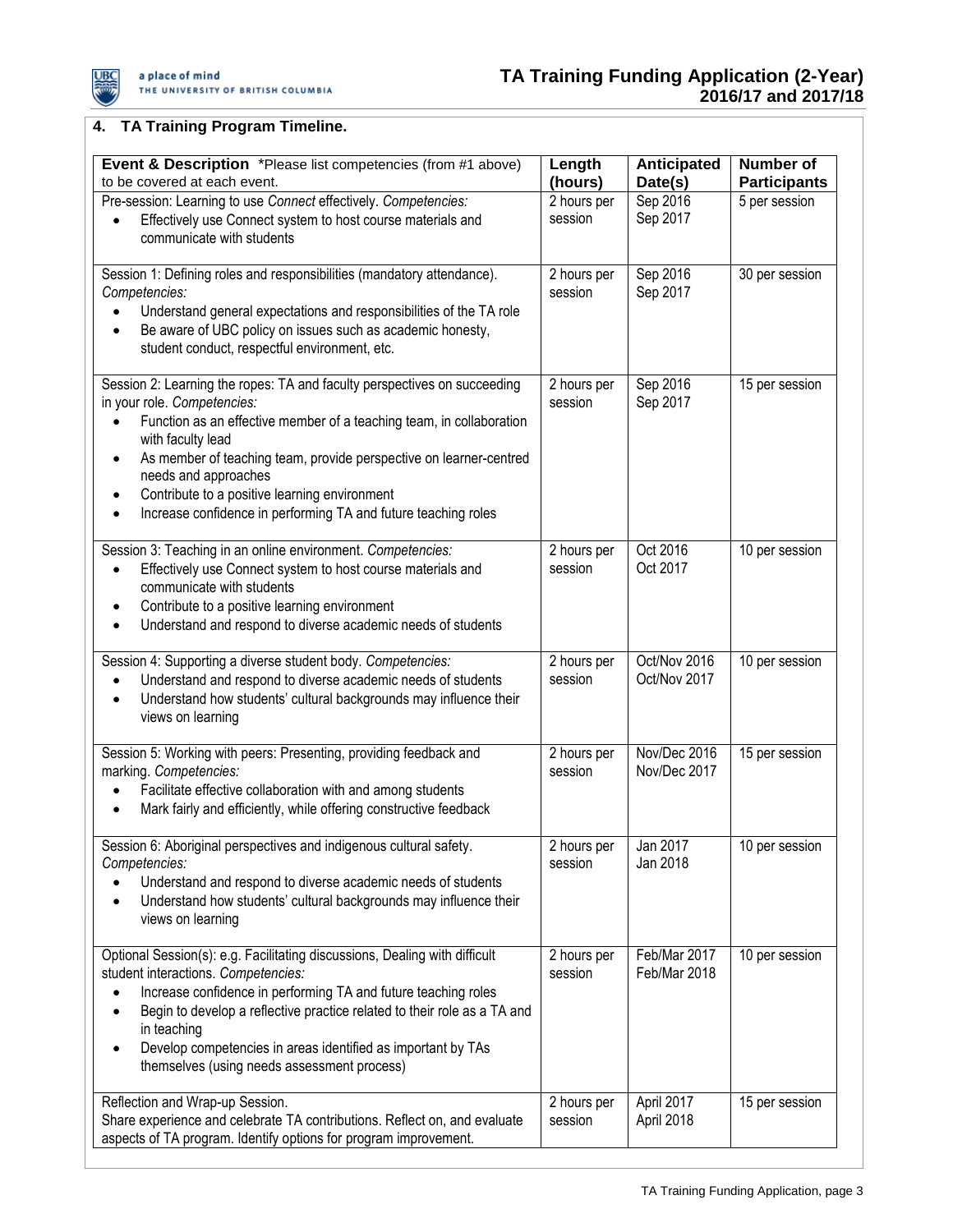

## **5. Do the courses in which your TAs will be working engage directly with Aboriginal history, cultures, or systems of knowledge as part of the curriculum?** Some **YES \_\_\_\_\_\_ NO**

SPPH is committed to becoming a leader in education related to Aboriginal health and healthcare, and is the home of UBC's Center for Excellence in Aboriginal Health. We believe that TAs need to know how to approach teaching public health from an Aboriginal perspective in a culturally safe way.

As part of a school-wide approach, current TAs working in courses that deal directly with Aboriginal issues actively engage with Aboriginal Elders both inside and outside the classroom settings. Courses recognize, explain and adhere to OCAP guidelines pertaining to Aboriginal health and health research. Given our focus on Aboriginal health and our increasing numbers of Aboriginal students, we also will continue to run a specific TA training session pertaining specifically to Aboriginal perspectives (see above).

## **6. What kinds of social and cultural diversity will your TAs encounter in the classroom and curriculum?**

One of SPPH's strengths is its extremely diverse student body in terms of age (mature students), nationality, first language, and academic and professional trainings (e.g. physicians, researchers, healthcare professionals, etc.). Many of our TAs are from and/or conduct their graduate research within other communities and countries, which we see as key to building a successful learning environment. We prepare our TAs for teaching in this multicultural environment in two key ways. First, through peer-learning sessions we work to create a level of institutional knowledge to prepare our TAs for these encounters before they happen. These sessions also create a network among TAs where they can go to each other for support. Secondly, we run specific training sessions (see above) in which both TAs and UBC professional staff explore the unique perspectives and potential issues faced by culturally diverse students and resources available to help both TAs and their students.

## **7. Are you involving senior TAs in your TA Training program? If so, how?**

SPPH hires a very experienced student to serve as the TA coordinator to run the TA training program. This role involves networking with other TAs, and building a community of practice where TAs can share perspective and learn from each other, in addition to learning from faculty members who they wish to involve in their training. We believe that this model supports a TA-focused agenda agenda of professional development.

**8. How were TAs in your department/program consulted in the development of this proposal? How will TAs be involved in the development and delivery of the TA Training program?**

After each training session, our TA attendees are given the opportunity to suggest new topics they wish to explore in future sessions and where current ones can be made more effective. We also discuss the training sessions with our TAs during the peer-learning and yearly wrap-up sessions to allow them a direct hand in the design and implementation of the program. Further, each year we hire one of our experienced TAs to serve as the coordinator for the training program. In concert with the Associate Director of the school and the program managers of each stream, this student sets up and facilitates each training session. We believe that the inclusion of this "Senior TA" position is crucial as it provides a direct link and level of accountability between the network of TAs at SPPH and the teaching faculty and administration.

#### **9. When was the last time you did a needs assessment of TAs and Faculty members in your department? How have you incorporated the results of that needs assessment in your TA Training?**

We conduct needs assessments at the outset of each academic year, as well as at wrap-up sessions at the end of each academic year. In addition, we ask for ideas about programming content that would benefit TAs at each session and build in opportunities for flexible and responsive programming.

## **10. Support units contacted/consulted:**

We have well established contacts with a number of individuals at a wide variety of support units, including CTLT, the TA Union, UBC Writing Centre, the Access and Diversity Centre, Early Alert, the Centre for Excellence in Aboriginal Health, and the First Nations Health Authority.

**11. What has changed in the structure of your program over the past two years? What were the changes based on and what are the results of those changes?**

Our basic structure has not changed dramatically, but our ability to respond to TA-identified needs with specific programming has improved over the past two years.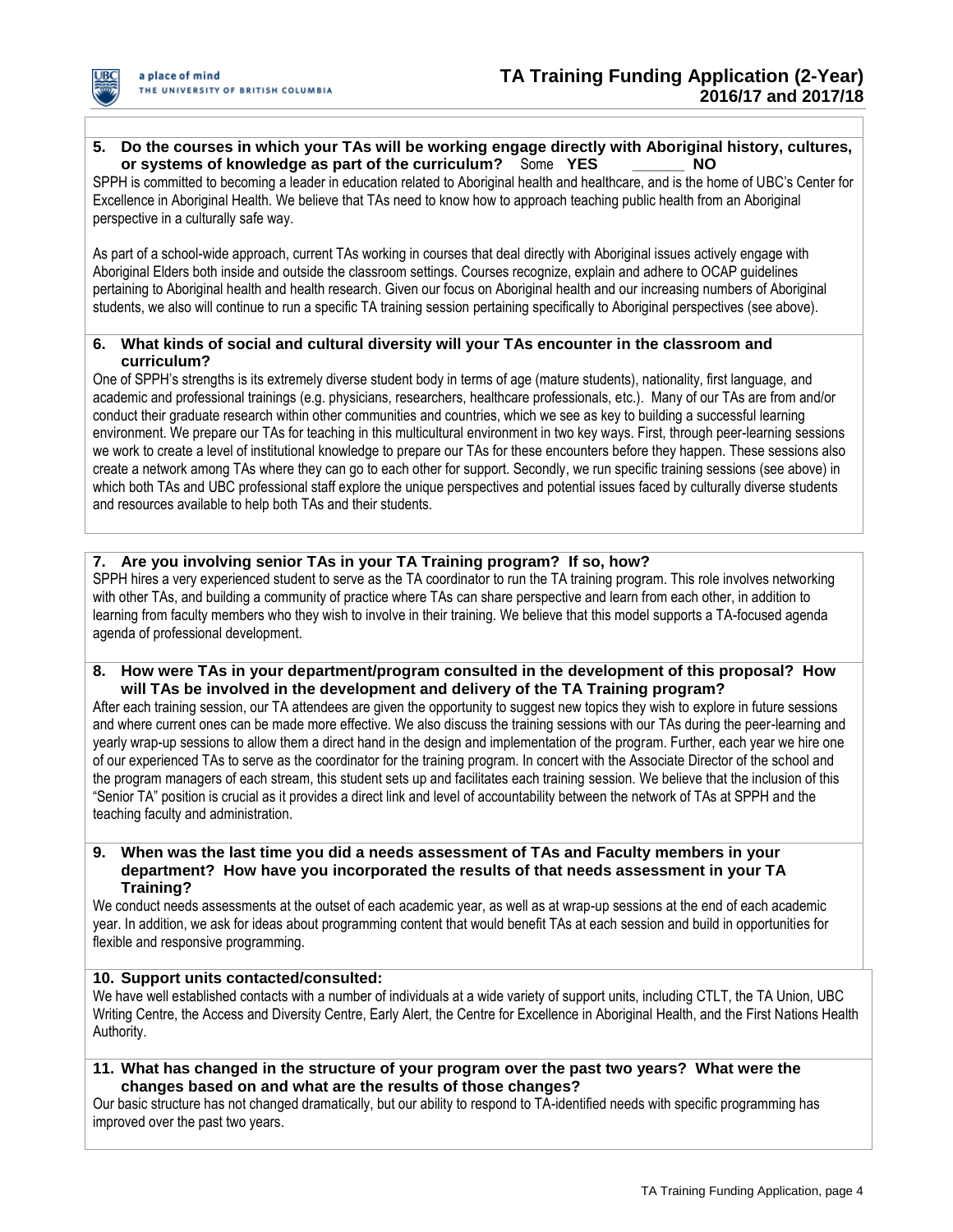

## **12. Other information**

N/A

#### **13. Total Budget**

Include detailed information on salaries and benefits, supplies, equipment. Indicate funds carried forward from 2015/16 and any funding from other sources, including in-kind support (value not required for in-kind support).

| Description                                       | Cost Breakdown                                                                                                                                 | Requested from<br>2016-17<br><b>TA Training</b><br>Fund | Requested<br>from 2017-18<br><b>TA Training</b><br>Fund | Amounts from<br>other sources,<br>and/or carryover<br>from 2015/16 |
|---------------------------------------------------|------------------------------------------------------------------------------------------------------------------------------------------------|---------------------------------------------------------|---------------------------------------------------------|--------------------------------------------------------------------|
| TA TRAINING SESSIONS                              |                                                                                                                                                |                                                         |                                                         |                                                                    |
| Facilitation                                      | 7 sessions x 4 hours @ \$40<br>per hour<br>In-kind: 20 hours                                                                                   | 1120.00                                                 | 1120.00                                                 |                                                                    |
| Web/videoconferencing to support<br>remote access | 9 sessions x 2 hours<br>(120 minutes @ 3.9 cents per<br>$minute = 46.80$ per session<br>per Med IT estimate)                                   | 421.20                                                  | 421.20                                                  |                                                                    |
| Gifts for presenters                              | 10 x \$20                                                                                                                                      | 120.00                                                  | 120.00                                                  |                                                                    |
| Catering (food & drink)                           | Based on attendance in 2015-<br>16, assume catering costs for<br>100 total attendees (80 TAs<br>and 20 presenters/facilitators)<br>@ \$12 each | 1200.00                                                 | 1200.00                                                 |                                                                    |
| PROGRAM COORDINATION                              |                                                                                                                                                |                                                         |                                                         |                                                                    |
| Salary                                            | Graduate TA 40 hours @<br>\$31.04 per hour                                                                                                     | 1241.60                                                 | 1241.60                                                 |                                                                    |
| <b>Benefits</b>                                   | (10% as per application<br>guideline)                                                                                                          | 124.16                                                  | 124.16                                                  |                                                                    |
| CARRYOVER FROM 2015-16                            |                                                                                                                                                |                                                         |                                                         | 53.44                                                              |
|                                                   | Totals:                                                                                                                                        | \$4226.96                                               | \$4226.96                                               | \$53.44                                                            |
|                                                   |                                                                                                                                                |                                                         |                                                         |                                                                    |

\_\_\_\_\_\_\_\_\_\_\_\_\_\_\_\_\_\_\_\_\_\_\_\_\_\_\_\_\_\_\_\_\_\_\_ Mar 10/16 \_\_\_\_\_\_\_\_\_\_\_\_\_\_\_\_\_\_\_\_\_\_\_\_\_\_\_\_\_\_\_\_\_\_\_\_

Principal Applicant's Signature and Date **Department Head's Signature and Date** 

*Please limit application to 5 pages or less. (Exception: Proposals for continued funding require an additional 1-page report, for a maximum of 6 pages.). The Committee will not consider any additional material and may decline to review a proposal that is longer than the specified length.*

*Successful proposals may be posted to the TA Training Programs website for the purpose of transparency and information sharing.*